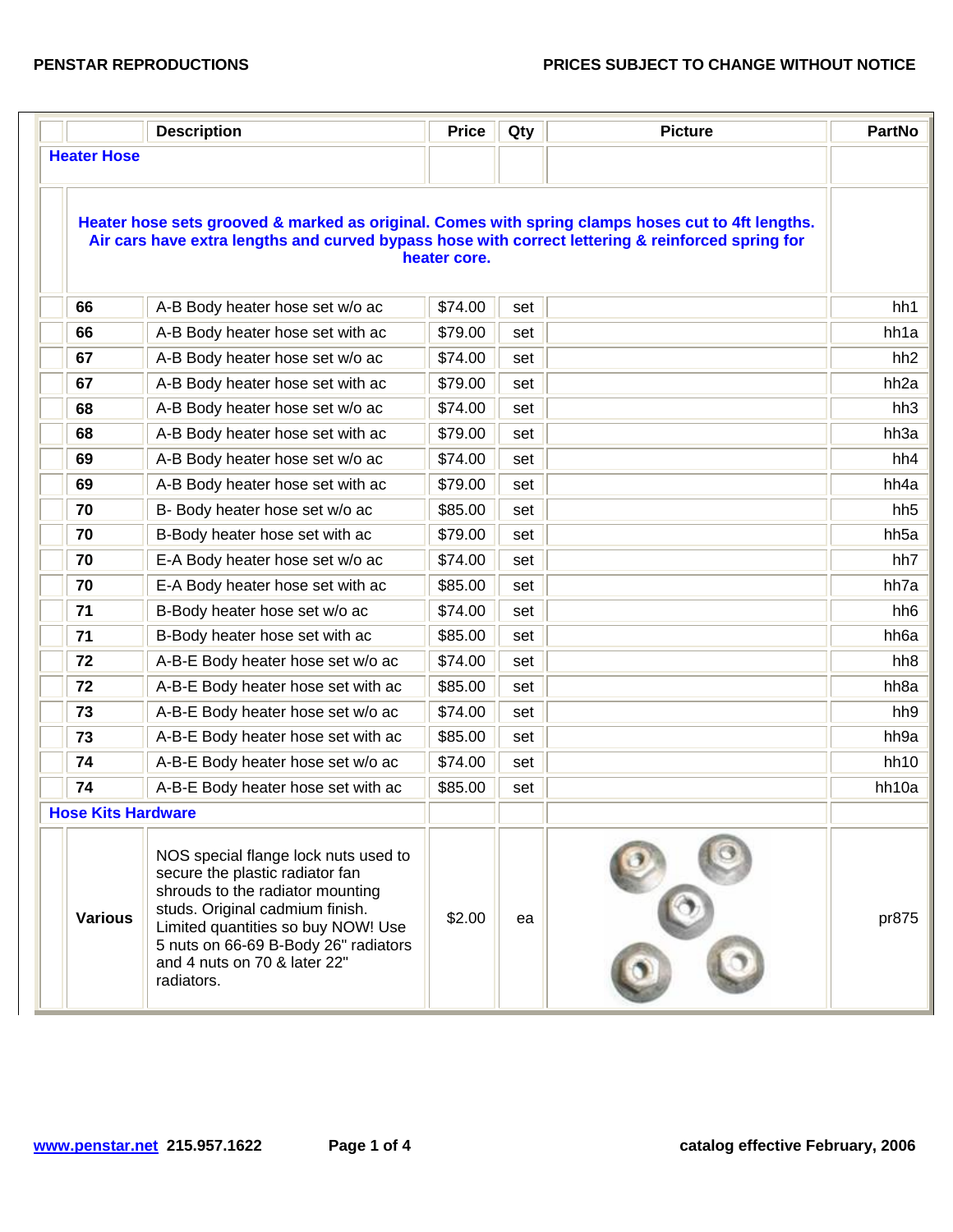| 64-69                  | Big block and Hemi heater hose<br>nipples for 64-69 vehicles using 5/8"<br>heater hose. Patterned after original<br>pieces and zinc plated to prevent<br>corrosion. One kit required per<br>vehicle.                         | \$15.00 | ea  | $hnk-1$  |
|------------------------|------------------------------------------------------------------------------------------------------------------------------------------------------------------------------------------------------------------------------|---------|-----|----------|
| 70 &<br>later          | Big block and Hemi heater hose<br>nipples for 70 and later vehicles<br>using both 1/2" and 5/8" heater<br>hose. Patterned after original pieces<br>and zinc plated to prevent<br>corrosion. One kit required per<br>vehicle. | \$15.00 | ea  | prhnk-2  |
| 70-74                  | Radiator Cap                                                                                                                                                                                                                 | \$25.00 | ea  | prj129   |
| 66-69                  | Radiator Cap                                                                                                                                                                                                                 | \$25.00 | ea  | prj120   |
|                        | Aluminum Heater hose Strap - All<br>Models                                                                                                                                                                                   | \$3.50  | ea  | pr0057   |
| <b>Hose Clamp Kits</b> |                                                                                                                                                                                                                              |         |     |          |
| 66-69                  | Sizes: 383/440/Hemi                                                                                                                                                                                                          | \$12.00 | ea  | prhck1   |
| 66-69                  | Sizes: 318/340/383/440/426Hemi                                                                                                                                                                                               | \$13.00 | kit | 6669HKH  |
| 70                     | Sizes: 318/340                                                                                                                                                                                                               | \$16.00 | kit | 70HKNH   |
| 70                     | Sizes: 383/ 440/ 426Hemi                                                                                                                                                                                                     | \$14.00 | kit | 70HKH    |
| $71 - 74$              | Sizes: 318/340/360                                                                                                                                                                                                           | \$16.00 | kit | 7174HKNH |
| 71-74                  | Sizes: 383/440/426Hemi                                                                                                                                                                                                       | \$15.00 | kit | 7174HKH  |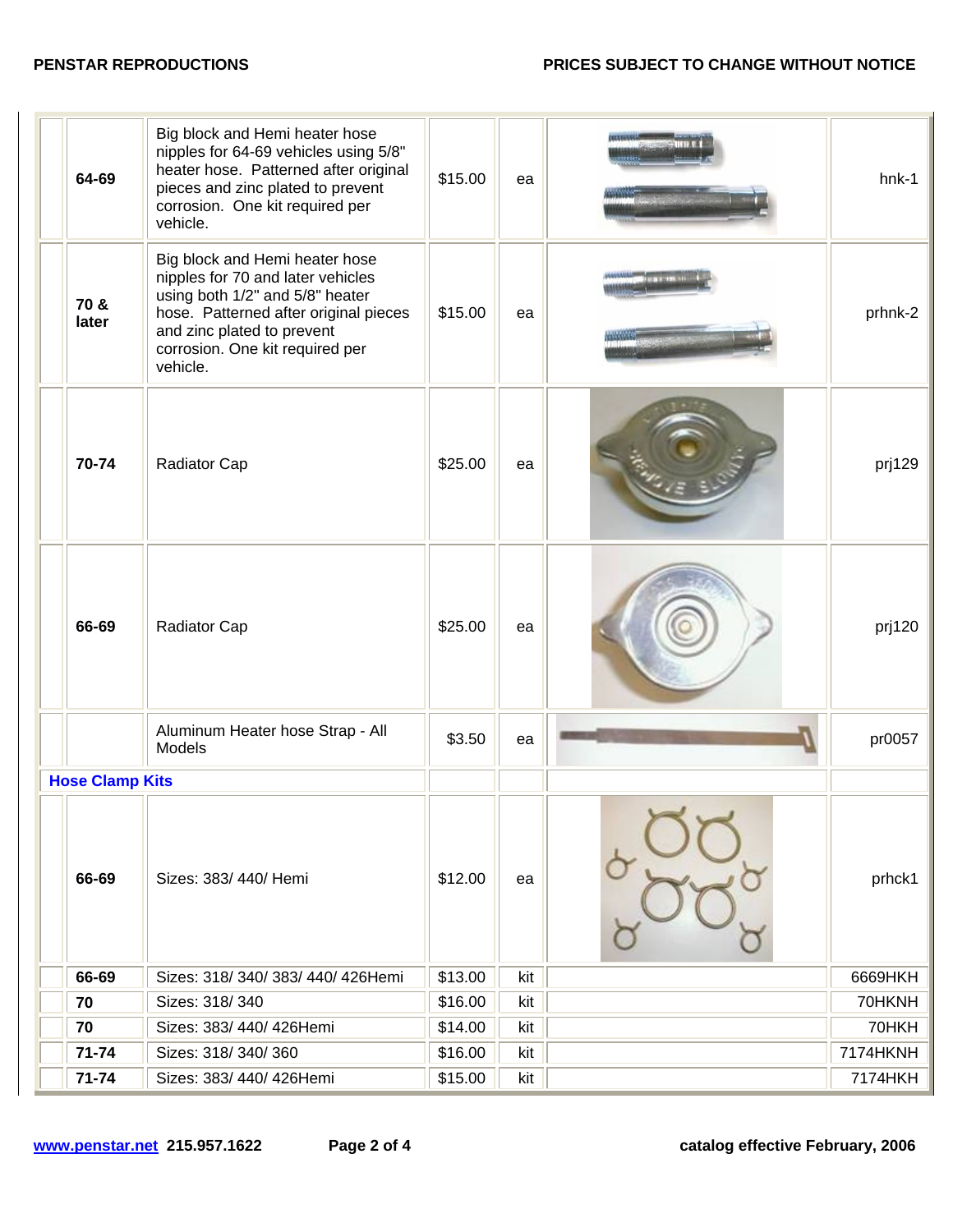| 69-74         | Non-Air Conditioned Big Block<br>Applications. Bolts to alternator<br>triangle support bracket. Made from<br>18 gauge stainless steel & thermo-<br>plastic dipped for original appearance                        | \$25.00 | ea | pra001 |
|---------------|------------------------------------------------------------------------------------------------------------------------------------------------------------------------------------------------------------------|---------|----|--------|
| 66-70         | B-Body & some 67-69 Big Block A-<br>Body Applications. Bolts to right inner<br>fender panel above shock tower.<br>Includes correct hex head mounting<br>screw.                                                   | \$20.00 | ea | prb001 |
| 66-70         | Hemi B-Body 63-66 A-Body 60's<br>Pickups Bolts to right inner fender<br>panel above shock tower. Includes<br>correct hex head mounting screw.<br>Made from 18 gauge stainless steel.                             | \$12.00 | ea | prc001 |
| 67            | Some 1967 & All 1968 Big Blocks<br>with A/C Also Some Non-A/C<br>Applications. Use on Big Block A-<br>Body Applications. Fastens into tabs<br>on top of right valve cover. Made<br>from 18 gauge stainless steel | \$16.00 | ea | prd001 |
| 67-68         | Some 67& All 68 Non-A/C Big Block<br>Applications Fastens into tabs on top<br>of right valve cover. Made from 18<br>gauge stainless steel.                                                                       | \$8.00  | ea | pre001 |
| 68 &<br>prior | Non-A/C Big Block Applications.<br>Bolts to alternator triangle support<br>bracket. Made of 16 gauge<br>galvanized steel & thermo-plastic<br>dipped for original appearance                                      | \$20.00 | ea | prv001 |